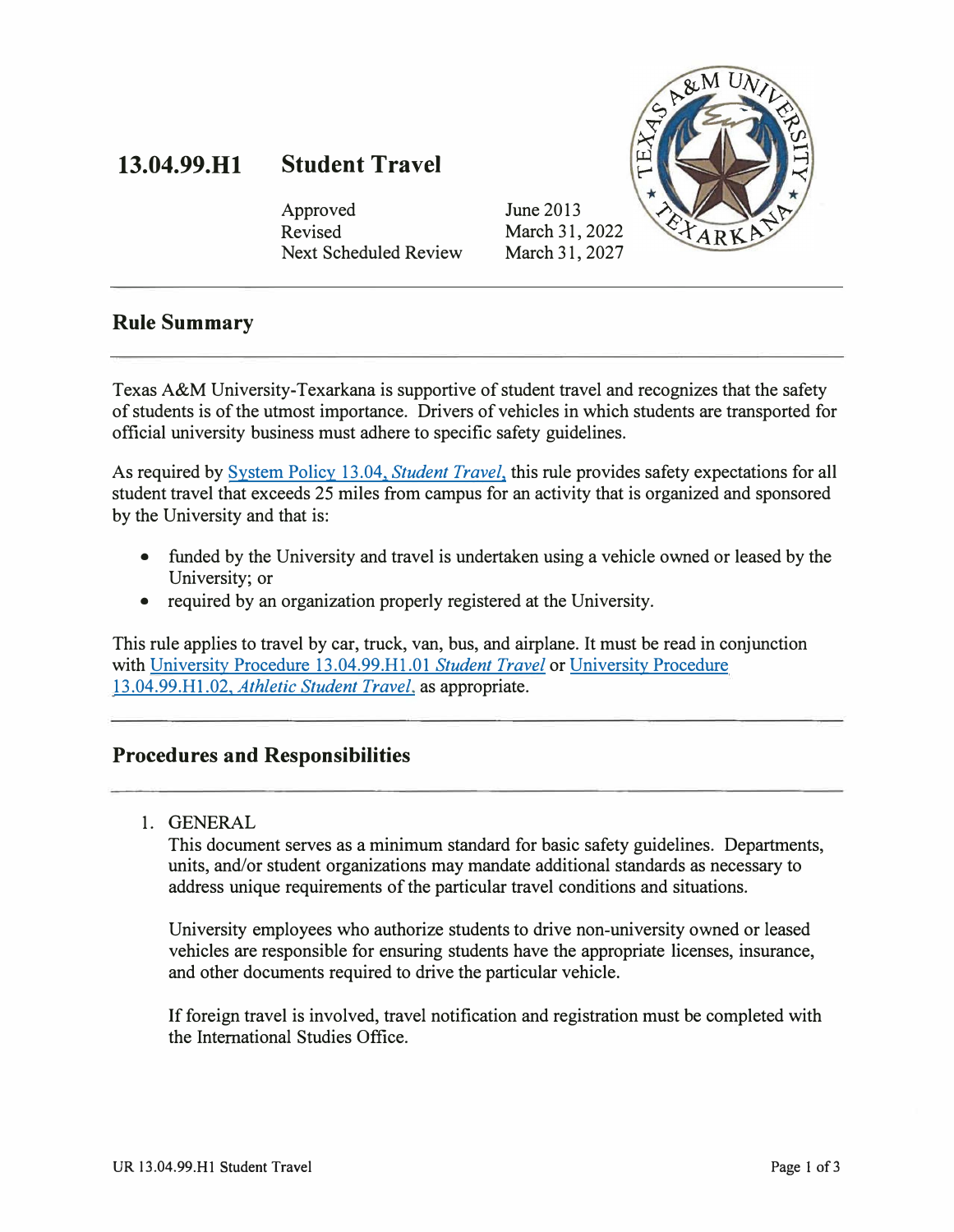### 2. MODES OF TRAVEL

Organized student travel may require various modes of transportation. Each form of transportation requires students to follow common safety and mode-specific safety precautions.

- a. Personal or University Owned/Leased/Rented Motor Vehicle All drivers operating vehicles must follow the specific requirements for the particular vehicle as outlined in University Procedure 13.04.99.H1.01 Student Travel. At a bare minimum, all drivers must:
	- Possess a valid government issued driver's license
	- Possess personal automobile insurance coverage
	- Ensure that the vehicle in use has a current state inspection and registration as required by the state of its registration.
- **b.** Commercial Travel Students traveling by commercial transportation (motor coach, airliner, train, boat, ferry, etc) whether domestic or international, must comply with all laws regulating travel and the rules of the specific carrier.

#### 3. TRAVEL SAFETY

Drivers and riders shall abide by the following safety guidelines.

- $3.1.$ In accordance with state law, drivers must use seat belts or other available safety restraints and require all passengers to do likewise.
- $3.2.$ Drivers, occupants and their luggage must not exceed the official maximum capacity of the vehicle used.
- $3.3.$ Drivers must possess a valid driver's license that is appropriate for the classification of vehicle being driven.
- $3.4.$ Operator fatigue must be considered when selecting drivers. On trips over 500 miles one-way, alternate drivers must be used to avoid fatigue.

### **Related Statutes, Policies, or Requirements**

System Policy 13.04 Student Travel University Procedure 13.04.99.H1.01 Student Travel University Procedure 13.04.99.H1.02, Athletic Student Travel Texas Education Code §51.950

## **Contact Offices**

Office of Risk Management 903-334-6755